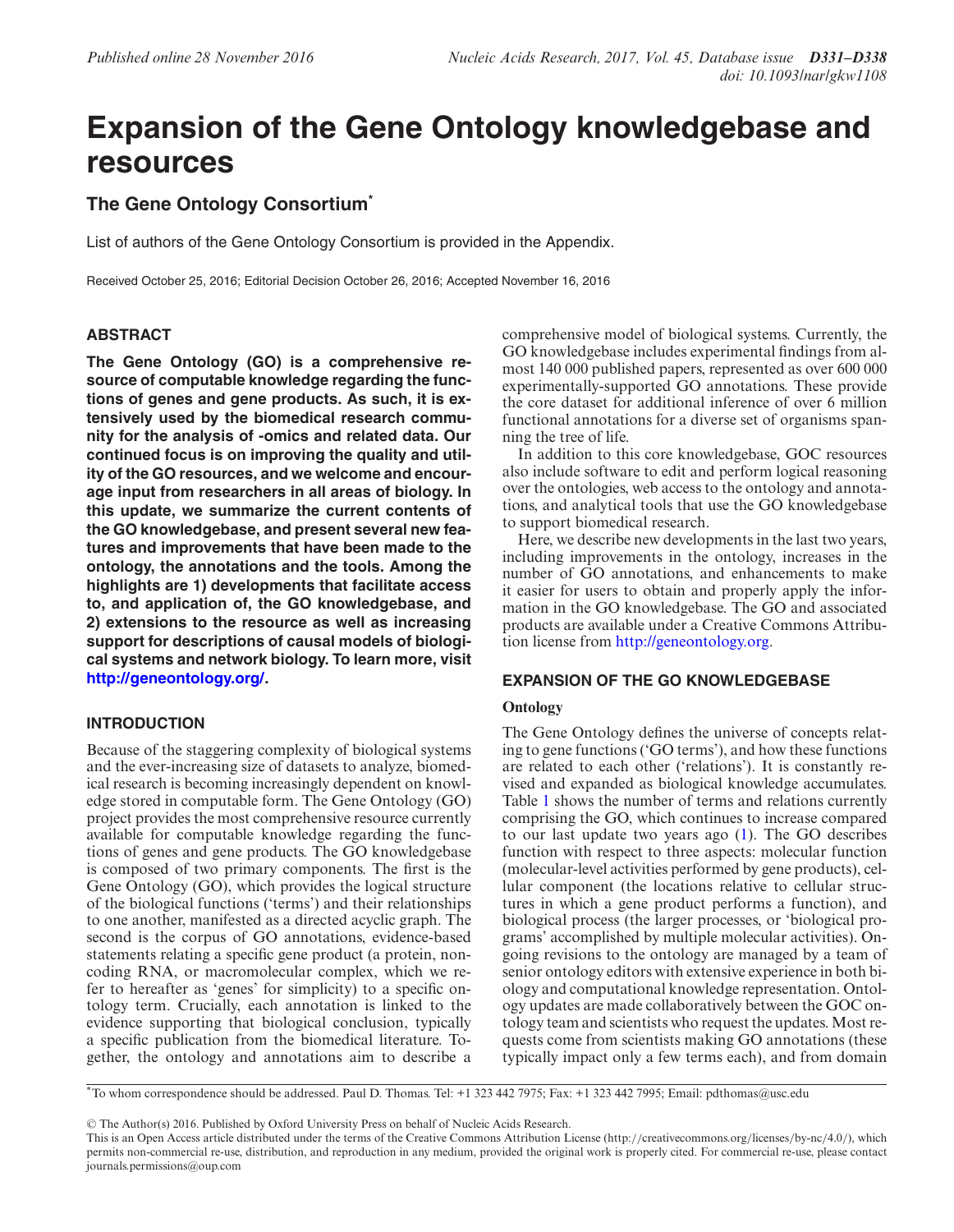experts in particular areas of biology (these typically revise an entire 'branch' of the ontology comprising many terms and relations). We invite researchers and computational scientists to submit requests for either new terms or new relations in the ontology.

New ontology terms may be requested in two ways, either semi-manually via the online, templated form known [as TermGenie \(](https://github.com/geneontology/go-ontology/issues)[2](#page-5-0)[\) or manually, via a GitHub tracker \(https:](https://github.com/geneontology/go-ontology/issues) //github.com/geneontology/go-ontology/issues). Using the online TermGenie interface, submitted templated terms are screened by senior ontology editors for approval. In most cases, terms are approved as-is, but the tool also allows manual editing to correct occasional typographical errors, logical construction of definitions, or obsoletion of terms when deemed inappropriate.

Requests via the GitHub tracker may also include changes to the structure of the ontology and new relationships types. As with TermGenie, requests are manually reviewed by ontology editors who conduct the appropriate survey of the literature to validate or reject the request. Often the ontology revision process includes a dialogue between the submitter and the ontology editor, and for more complex cases, within the larger ontology development group, with the members of the annotation team, and with experts in specific areas of biology. This process ensures accurate representation of the biology. Written discussions are audited through the GitHub issue tracking mechanism and guidelines for submitting new requests are posted here: [https://github.com/geneontology/go-ontology/](https://github.com/geneontology/go-ontology/blob/master/CONTRIBUTING.md) blob/master/CONTRIBUTING.md.

*Logical definitions and inter-ontology links.* Axioms are an important component of any ontology. They are used to define the relationships that any given class has with regards to other classes in the ontology. They are essential for supporting computational reasoning over the GO, and for maintenance of the complex logical structure of the GO. Ontology editors define new terms with axioms, and check the corresponding inferences of relations to other terms, so that the GO remains logically consistent. In our last update [\(1\)](#page-5-0), we reported on the go-plus edition of GO, which includes OWL (Web Ontology Language) equivalence axioms connecting GO to external Open Biomedical Ontology (OBO) classes (see http://geneontology.org/page/ [download-ontology\). These axioms allow us to automat](http://geneontology.org/page/download-ontology)ically construct and validate large portions of the ontology, using knowledge of the relationships between classes extracted from these external ontologies (see [\(3\)](#page-5-0) for full details). In our last update from 2014, there were 9304 inter-ontology links to eight OBO (Open Biological Ontologies) sources: CHEBI (chemicals), CL (cell types), PATO (qualities/descriptors), PO (plant anatomy), PR (proteins), SO (nucleic acid and protein sequence types), UBERON (animal anatomy) and OBA (traits). In the 2016-08-08 release of GO, the number of links has increased by over a factor of two, to 21 077 inter-ontology links. This now also includes links to an additional ontology, the Fungal Anatomy Ontology (FAO), thereby increasing GO's interconnection with descriptions of the biology of the fungal clade.

*Domain-focused ontology development.* We carried out coordinated ontology development and focused annotation in several domains of biological function. Neurexins and neuroligins, proteins involved in synaptogenesis and known to be associated with autism spectrum disorder, were the object of a focused annotation approach, and descriptive GO terms were created to better annotate the roles of these gene products [\(4\)](#page-5-0). Also, the cellular component ontology was revised to increase and improve classes to represent extracellular RNA metadata, such as extracellular vesicles [\(5\)](#page-5-0). The ExoCarta and Vesiclepedia databases [\(6,7\)](#page-5-0) have started to use the revised ontology, and are collaborating with the GOC to include their annotations in the GO database. In another specific domain-focused ontology development and annotation effort, representation of cilia-related biology within the GO resource is currently nearing completion. While the first part of the project focused on ciliary subcomponents, more recently we worked with experts in the field towards a better representation of cilia types and biological processes relevant to the functions of these important organelles (manuscripts in preparation). In addition, a focused curation of cilia-related gene annotations was undertaken. Lastly, we have added over 300 terms describing plant enzyme molecular functions (with associated Enzyme Commission identifiers), in response to requests from a group of plant biologists. We have also begun to design a representation of biochemical pathways in GO. Beginning with glycolysis, we devised a strategy for defining pathways using combinations of necessary enzymatic activities that are executed as part of the various types of glycolytic pathways and chemicals that are used and created by them [\(8\)](#page-6-0). We will continue to use this approach for other biochemical pathways and extend it to define signaling pathways.

#### **GO annotations**

GO annotations consist of an association between a gene and a GO term, with supporting evidence in the form of a GO 'evidence code' and either a published reference or description of the methodology used to create the annotation. All GO annotations, however, are ultimately supported by the scientific literature, either directly or indirectly. The GO evidence codes describe the evidence and roughly reflect how far removed the annotated assertion is from direct experimental evidence, and whether this evidence was reviewed by an expert biocurator. The number of GO annotations, for selected evidence codes and different aspects of the GO, is shown in Table [2.](#page-2-0)

*Experimentally-supported annotations.* The EXPerimental (EXP) evidence codes indicate that there is evidence from an experiment directly supporting the annotation of the gene. For example, an association between a gene product and its subcellular localization as determined by immunofluorescence would be supported by the Inferred from Direct Assay (IDA) evidence code, a subtype of EXP evidence. Annotations with direct experimental evidence are created by biocurators, PhD-level experts trained in computational knowledge representation, who read peer-reviewed literature and create GO annotations as justified by the evidence presented in those articles.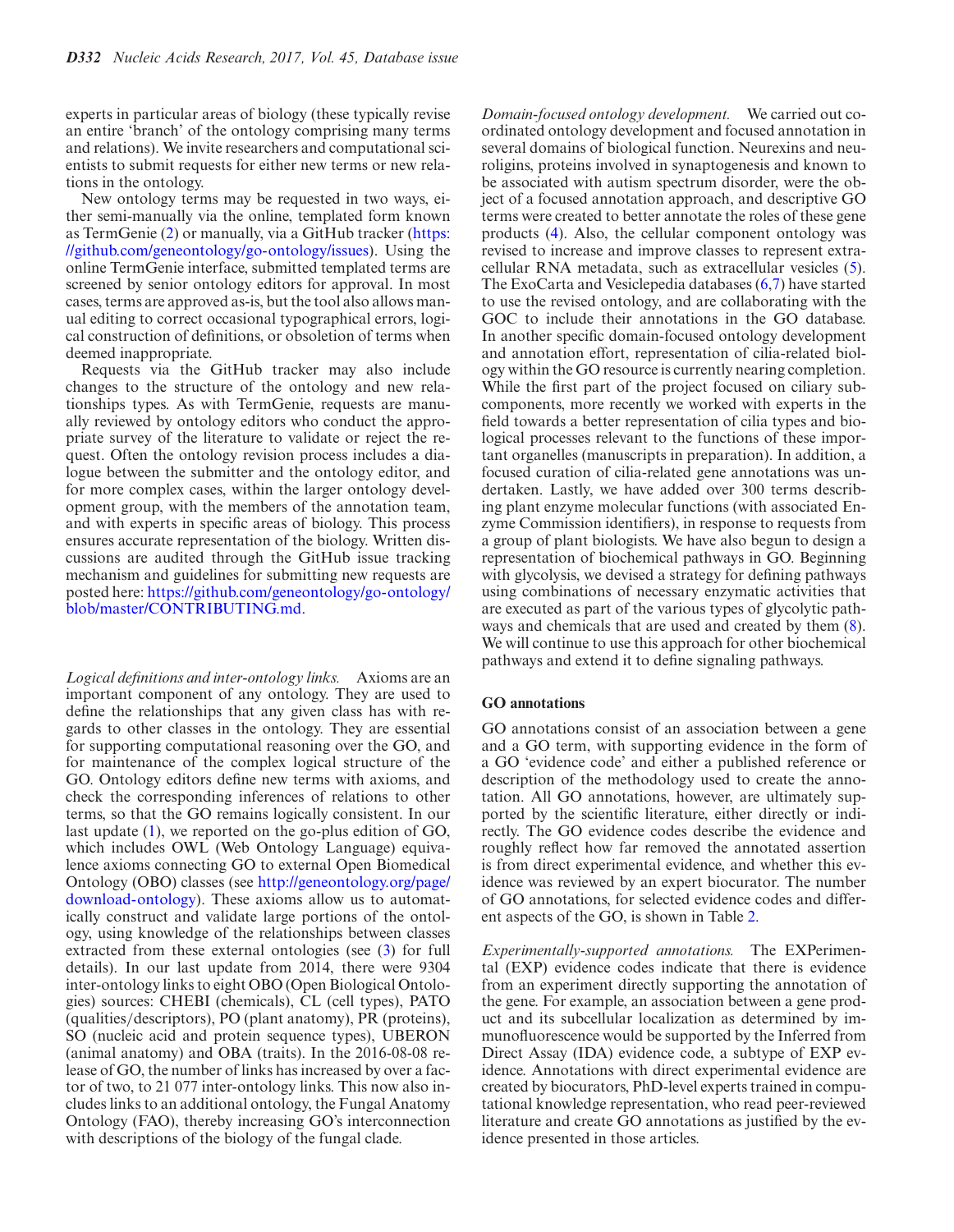<span id="page-2-0"></span>**Table 1.** Number of terms and relationships in the three aspects of the Gene Ontology, as of October 2016

| Aspect                  | Terms (classes) | Relationships |  |  |  |  |
|-------------------------|-----------------|---------------|--|--|--|--|
| Molecular function (MF) | 10417           | 14 0 39       |  |  |  |  |
| Cellular component (CC) | 4022            | 7854          |  |  |  |  |
| Biological process (BP) | 29 14 6         | 71 372        |  |  |  |  |

**Table 2.** Number of experimental (EXP), and phylogenetically inferred (IBA), annotations for well-studied organisms. Statistics as of October 2016

| Organism          | Specific protein<br>binding EXP | Molecular<br>function EXP | Molecular<br>function IBA | Cellular<br>component<br>EXP | Cellular<br>component<br><b>IBA</b> | Biological<br>process EXP | Biological process<br><b>IBA</b> |
|-------------------|---------------------------------|---------------------------|---------------------------|------------------------------|-------------------------------------|---------------------------|----------------------------------|
| Human             | 32 369                          | 23 811                    | 5892                      | 36 555                       | 8508                                | 38 819                    | 14 5 9 6                         |
| Mouse             | 8740                            | 12934                     | 7914                      | 22 5 93                      | 11 3 3 6                            | 59 517                    | 18 128                           |
| Rat               | 4239                            | 11986                     | 6704                      | 15 047                       | 9804                                | 27 591                    | 16810                            |
| Zebrafish         | 392                             | 1521                      | 6732                      | 937                          | 9845                                | 18 004                    | 17 001                           |
| Fruit fly         | 1137                            | 4965                      | 3168                      | 10488                        | 4371                                | 30 560                    | 5913                             |
| Nematode          | 2649                            | 2203                      | 3386                      | 4858                         | 4983                                | 11 679                    | 7683                             |
| $(C.$ elegans $)$ |                                 |                           |                           |                              |                                     |                           |                                  |
| Slime mold        | 521                             | 942                       | 2386                      | 2109                         | 3098                                | 3630                      | 4637                             |
| (D. discoideum)   |                                 |                           |                           |                              |                                     |                           |                                  |
| Budding yeast     | 106                             | 8264                      | 2002                      | 16 752                       | 2753                                | 17646                     | 3608                             |
| Fission yeast     | 1364                            | 3275                      | 1750                      | 11 290                       | 2526                                | 5074                      | 3257                             |
| A. thaliana,      | 6131                            | 7288                      | 5662                      | 23 762                       | 7375                                | 22 5 95                   | 11 167                           |
| plant             |                                 |                           |                           |                              |                                     |                           |                                  |
| E. coli           | 2290                            | 5017                      | 734                       | 3911                         | 610                                 | 5501                      | 905                              |

To ensure consistency and quality in expert curation practices, GOC biocurators meet regularly to discuss curation issues and participate in annotation consistency exercises. During these exercises, multiple groups of curators annotate a single paper, which leads to clarification on the use of ontology terms and GO evidence codes, and develops best practices and consistency among the distributed GO annotation groups. For example, clarifying how the results of co-transfection and functional complementation experiments should be annotated, ensures that information based on functional genetic interactions versus phenotypic rescue is unambiguously captured in the GO knowledgebase.

Until recently microRNAs were under-annotated in GO because microRNA regulation of developmental and cellular processes was a relatively new field of study. Consequently, researchers had to rely on the functional annotations of the microRNA targets as a proxy, because direct functional annotation of the microRNAs themselves did not exist. In consultation with experts in the field of microRNA research, substantial effort was dedicated to redress this situation. We created annotation guidelines for microRNA annotation [\(9\)](#page-6-0) and following these guidelines, we have generated annotations for over 300 human microR-NAs, 70 in *Drosophila melanogaster*, and almost 200 in *Arabidopsis thaliana*.

Protein binding annotations are only useful if they include the specific protein binding partner. With the addition of the IntAct database [\(10\)](#page-6-0) as a GO annotation provider, the number of specific protein binding annotations has increased dramatically (Table 2, first column). Only highconfidence annotations are incorporated into GO from IntAct. Combined with annotations from hypothesis-driven, small-scale experiments that have been contributed to GO from multiple different annotation providers, IntAct annotations help make the GO knowledgebase a useful resource for high-confidence protein interaction network data. To create protein interaction networks, users need to utilize the 'with' field (column 8) of the GO Association Files (GAF), which contains the identifier of the interacting partner.

We ask users to be aware of annotations that state that a particular gene product has been found NOT to have a given function. The NOT annotation is generally created when a gene product with specific domain or gene family association is expected by inference to have a certain activity, but where there is explicit experimental data shows that the gene product does NOT have that activity. These annotations are relatively rare in the GO knowledgebase (currently there are ∼3300 of these, based on experimental evidence). However, we believe they may be particularly useful in some applications, such as assessing function prediction accuracy. These annotations have the qualifier 'NOT' in the qualifier field (column 4) of the GAF.

*Phylogenetically-inferred annotations.* Phylogenetic principles, reconstructing evolutionary events to infer relationships among genes, provide a powerful way to gain insight into gene function. The GOC has supported a dedicated Phylogenetic Annotation effort since 2008 [\(11\)](#page-6-0), which has been expanded in the past couple of years. The Phylogenetic Annotation method is described in detail elsewhere [\(12\)](#page-6-0). Briefly, we have developed software (PAINT, Phylogenetic Annotation Inference Tool) with which a biocurator can view all experimental annotations for genes in a gene family, and use this information to infer annotations for uncharacterized members of the family. The biocurator creates an explicit model of gain and loss of gene function at specific branches in a phylogenetic tree of the family. This model is used to infer new annotations (i.e. not overlapping with experimental annotations) for genes in the family. Phylogenetically based annotations are denoted by the IBA (Inferred from Biological Ancestry) evidence codes. Each inferred annotation can be traced to the direct experimental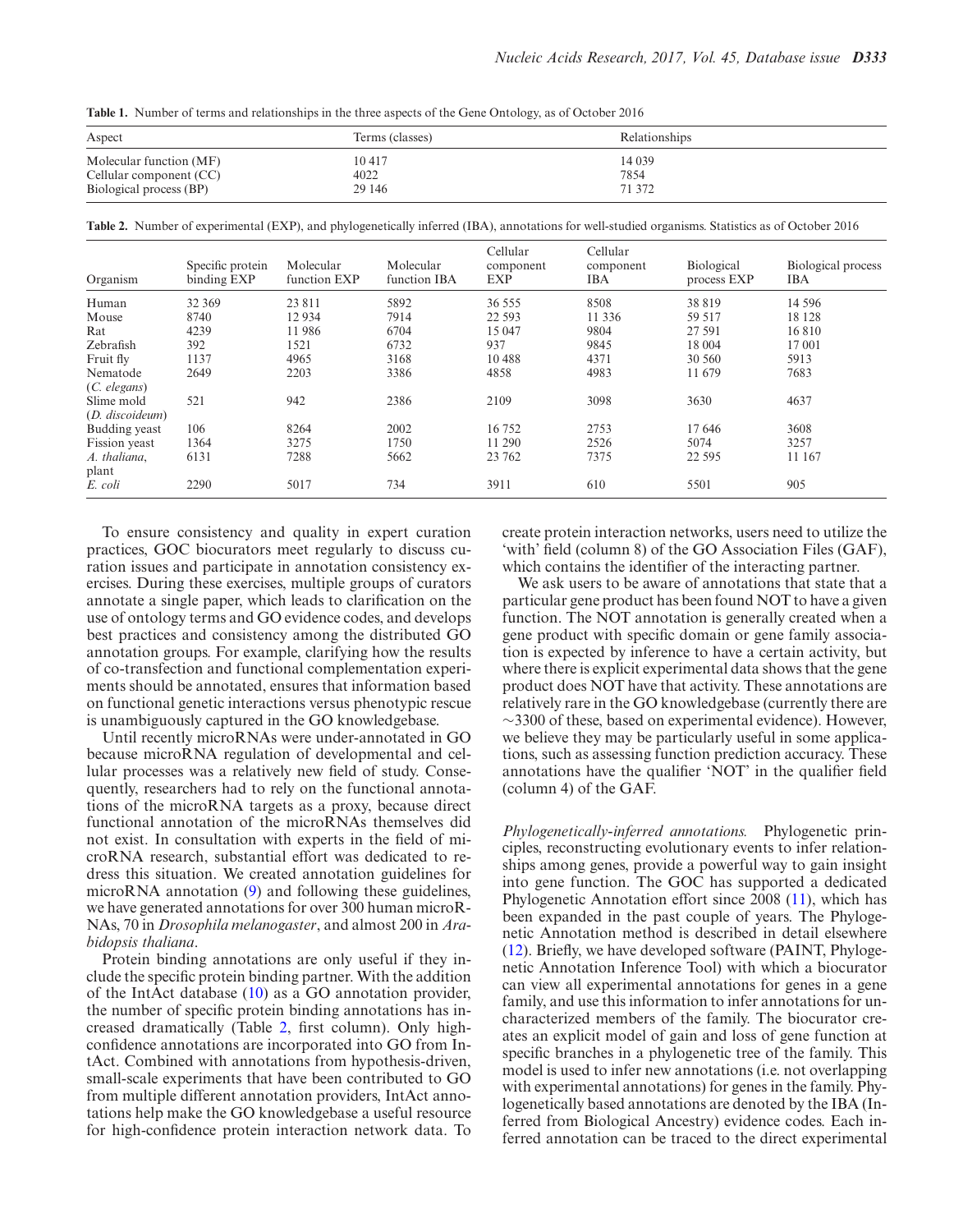annotations that were used as the basis for that assertion. The GO Phylogenetic Annotation project is now the largest source of manually reviewed annotations in the GO knowledgebase, and it has substantially increased the number of annotations even in organisms that have been well-studied experimentally (Table [2\)](#page-2-0).

*Computationally-inferred annotations.* Finally, those furthest removed from direct experimental findings, are the 'electronic' (IEA) evidence codes, which are not individually reviewed (although an extensive manual review of a sample is generally involved). IEA-supported annotations are ultimately based on either homology and/or other experimental or sequence information, but cannot generally be traced to the experimental source. Three methods make up the bulk of these annotations. The first, and most comprehensive, method is InterPro2GO [\(13\)](#page-6-0), which is based on the curated association of a GO term with a generalized sequence model ('signature') of a group of homologous proteins. Protein sequences with a statistically significant match to a signature are assigned the GO terms associated with the signature, a form of homology inference. A second method is the computational conversion of UniProt controlled vocabulary terms (mostly Enzyme Commission numbers describing enzymatic activities, and UniProt keywords describing subcellular locations), to associated GO terms. Lastly, annotations are made based on 1:1 orthologs inferred from Ensembl gene trees, an approach which automatically transfers annotations found experimentally in one gene, to its 1:1 orthologs in the same taxonomic clade (e.g. those within the vertebrate clade, and separately, those within the plant clade).

# **USABILITY ENHANCEMENTS**

## **Gene-centric GO annotation sets**

Historically, the GOC has allowed each annotation provider to decide on the set of objects (instantiated as database identifiers) that are associated with GO terms by that provider. As a result, there has been some variability between different groups, with some providers annotating genes, some annotating proteins or non-coding RNA's, some annotating protein complexes, and some annotating multiple different types. This is our intended approach, as we wish to annotate the functions for all macromolecular machines. However, if multiple different identifiers are actually referring to the same gene or protein, this can lead to possible mistakes in analyses that rely on GO annotations. For example, consumers of GO annotations might count the same gene multiple times in their analyses if identifiers are not resolved to a single non-redundant set.

To ensure that each of the GO annotations uses only a single identifier for any given protein-coding gene, we now adopt a single, standard identifier for each gene. For wellstudied model organisms that have a dedicated resource, the primary gene identifier from that resource is used. This has been the standard for some time, but not consistently employed by some annotation groups. For other organisms, we use the protein identifiers from the 'gene-centric reference proteome' (GCRP) sets from the UniProt resource. We collaborate with UniProt [\(14\)](#page-6-0) and the Quest for Orthologs Ini-

tiative [\(15,16\)](#page-6-0) to develop and maintain a GCRP set for each organism across a wide phylogenetic spread. The team at the UniProt resource generates the GCRP set by selecting a single 'reference' protein entry for each protein-coding gene in a genome. We are also working with these groups toward complete consistency between the GCRP sets in UniProt, and the dedicated model organism resources.

As always, additional information about the annotated entity (e.g. a specific isoform or modified form), when available, is recorded in a different column of the GAF. Annotations directly to macromolecular complexes are provided in separate files to avoid confusion with annotations to genes. To ensure completeness for gene-based analyses, the GO annotations for the genes encoding individual complex members are also included in the gene-centric annotation file. In the gene-centric file, each member of a complex is annotated with the functions of the entire complex when appropriate (these are flagged with the contributes to qualifier, see [http://geneontology.org/page/go-annotation](http://geneontology.org/page/go-annotation-conventions#contri)conventions#contri for more details).

## **Exploring the gene ontology and annotations using AmiGO 2**

Since our last update, we have implemented a number of new features and usability improvements to AmiGO 2 (http: [//amigo.geneontology.org/\) to facilitate how the community](http://amigo.geneontology.org/) explores and uses GO. AmiGO 2 now has an interactive ontology and annotation browser. This allows users to navigate the GO structure by drilling down from more general to more specific classes and retrieve filtered annotations to any branch of the ontology. Annotation retrieval has also been improved. Whereas in the previous version downloads were limited to 10,000 lines, one can now download up to 100,000 lines. The addition of these two functionalities allows users to download large, highly customized sets of GO annotations using the integrated faceting capabilities, including taxon and evidence subsets, and free-text searching.

Other highlights include: (i) an integrated PubMed ID search that retrieves both annotations and intermediary PubMed information pages (see below); (ii) a new Matrix Tool that allows users to explore the overlaps between gene sets annotated to different GO classes [\(http://amigo.geneontology.org/matrix#order\)](http://amigo.geneontology.org/matrix#order); (iii) new integration capabilities to connect the GO resources into customized workflows via a public bookmarking API and Galaxy [\(17\)](#page-6-0); a Solr (https://cwiki.apache.org/confluence/ [display/solr/Apache+Solr+Reference+Guide\) document](https://cwiki.apache.org/confluence/display/solr/Apache+Solr+Reference+Guide) store search environment which offers more powerful means to query the GO data; and (v) much improved integrated and interactive statistics and graphics summarizing the entirety of the GO annotations.

#### **Gene set enrichment analysis**

The gene set enrichment analysis tool on the GO homepage now links directly to the interface at the PANTHER website [\(http://go.pantherdb.org/\)](http://go.pantherdb.org/). This enables users to take advantage of the PANTHER visualization tools, such as the new hierarchical view that organizes enrichment analysis results using the relations in the GO  $(18)$ . This view groups related terms together to facilitate biological interpretation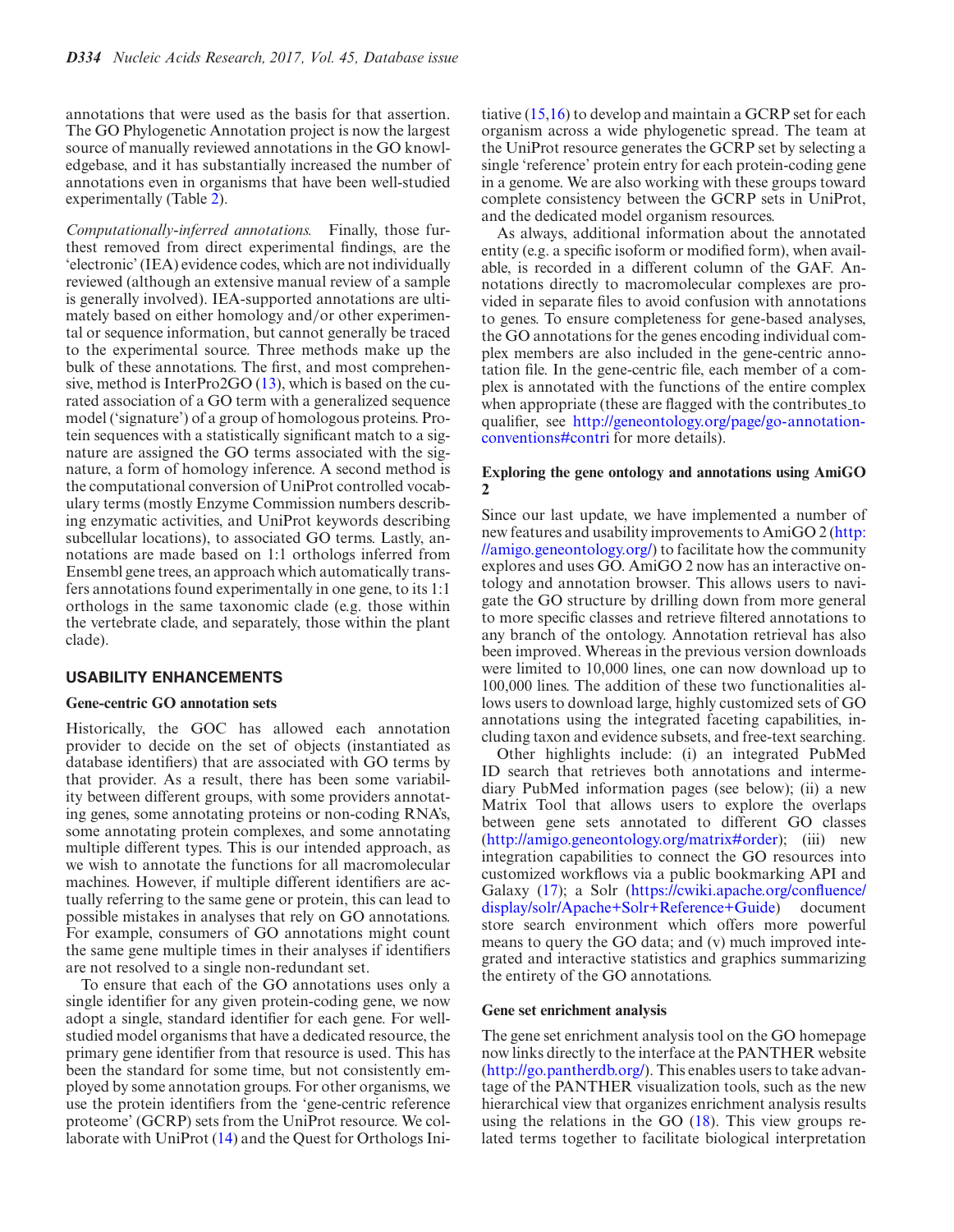<span id="page-4-0"></span>

| Reference Information <sup>O</sup>                                                                                                                                                                                                                                                                                                                                          |                                                        |                                             |                                                           |                                |                                    |                 |                                      |                      |                                                         |  |                          |             |
|-----------------------------------------------------------------------------------------------------------------------------------------------------------------------------------------------------------------------------------------------------------------------------------------------------------------------------------------------------------------------------|--------------------------------------------------------|---------------------------------------------|-----------------------------------------------------------|--------------------------------|------------------------------------|-----------------|--------------------------------------|----------------------|---------------------------------------------------------|--|--------------------------|-------------|
| Title Insulin receptor: evidence that it is a protein kinase.<br>Date n/a<br>Author(s) R A Roth, D J Cassell<br>Abstract n/a<br>PubMed PMID:6849137<br>Powered by NCBI's E-utilities.<br>Please read NCBI's Disclaimer and Copyright notice.<br>Are you the author (or have a deep understanding) of this paper? If so, do these annotations look okay to you? Let us know! |                                                        |                                             |                                                           |                                |                                    |                 |                                      |                      |                                                         |  |                          | Data health |
| Gene Product Associations with PMID:6849137                                                                                                                                                                                                                                                                                                                                 |                                                        |                                             |                                                           |                                |                                    |                 |                                      |                      |                                                         |  |                          |             |
| <b>Filter results</b>                                                                                                                                                                                                                                                                                                                                                       | Total annotations: 7; showing: 1-7<br>Results count 10 |                                             | «First                                                    | $<$ Prev                       | <b>Next&gt;</b><br><b>Last</b>     |                 | <sup>①</sup> Download (up to 100000) |                      |                                                         |  |                          |             |
| Total annotations:                                                                                                                                                                                                                                                                                                                                                          | Gene/product name                                      | <b>Gene/product Annotation</b><br>qualifier | <b>GO class (direct)</b>                                  | <b>Annotation</b><br>extension | Contributor Organism Evidence with |                 |                                      | <b>Evidence</b>      | <b>PANTHER</b><br>family                                |  | <b>Isoform Reference</b> | <b>Date</b> |
| No current user filters.                                                                                                                                                                                                                                                                                                                                                    | $\Box$ INSR                                            | Insulin<br>receptor                         | receptor signaling<br>protein tyrosine<br>kinase activity |                                | <b>BHF-UCL</b>                     | Homo<br>sapiens | <b>IDA</b>                           |                      | tyrosine-<br>protein<br>kinase<br>receptor<br>pthr24416 |  | PMID:6849137 20080606    |             |
| Your search is pinned to these filters<br>document_category: annotation                                                                                                                                                                                                                                                                                                     | $\Box$ INSR                                            | <b>Insulin</b>                              | insulin-activated                                         |                                | <b>BHF-UCL</b>                     | Homo            | <b>IDA</b>                           |                      | tyrosine-                                               |  | PMID:6849137 20080606    |             |
| reference: PMID:6849137                                                                                                                                                                                                                                                                                                                                                     |                                                        | receptor                                    | receptor activity                                         |                                |                                    | sapiens         |                                      |                      | protein<br>kinase<br>receptor<br>pthr24416              |  |                          |             |
| <b>Ontology (aspect)</b>                                                                                                                                                                                                                                                                                                                                                    | $\Box$ INSR                                            | Insulin<br>receptor                         | <b>ATP binding</b>                                        |                                | <b>BHF-UCL</b>                     | Homo<br>sapiens | <b>IDA</b>                           |                      | tyrosine-<br>protein<br>kinase<br>receptor              |  | PMID:6849137 20080606    |             |
| Organism                                                                                                                                                                                                                                                                                                                                                                    |                                                        |                                             |                                                           |                                |                                    |                 |                                      |                      | pthr24416                                               |  |                          |             |
| Evidence                                                                                                                                                                                                                                                                                                                                                                    | $\Box$ INSR                                            | Insulin<br>receptor                         | plasma membrane                                           |                                | <b>BHF-UCL</b><br>Homo<br>sapiens  |                 | IC                                   | GO:0005009 tyrosine- | protein<br>kinase<br>receptor<br>pthr24416              |  | PMID:6849137 20080606    |             |
| <b>GO class</b>                                                                                                                                                                                                                                                                                                                                                             |                                                        |                                             |                                                           |                                |                                    |                 |                                      |                      |                                                         |  |                          |             |
| <b>GO class (direct)</b><br><b>Annotation qualifier</b>                                                                                                                                                                                                                                                                                                                     | $\Box$ INSR                                            | Insulin<br>receptor                         | insulin receptor<br>signaling pathway                     |                                | <b>BHF-UCL</b>                     | Homo<br>sapiens | <b>IDA</b>                           |                      | tyrosine-<br>protein                                    |  | PMID:6849137 20080606    |             |

**Figure 1.** GO PubMed article page. All GO annotations that cite the article as evidence are shown on the page (table in lower right). Summary information on the article is obtained from NCBI web services (upper panel). Lower left panel shows general AmiGO2 filtering functionality: clicking on any of the data types (e.g. Ontology (aspect)) will allow selection of filters to apply.



**Figure 2.** LEGO connects annotations. (**A**) Conventional annotations for two genes, and (**B**) the same annotations connected together in a LEGO model. This example shows 'The activity of BFA1 (in spindle pole body) inhibits the GTPase activity of TEM1, as part-of exit from mitosis.' Additional context, e.g. cell type, etc. can be added (not shown). Curated from data in [\(22\)](#page-6-0).

of the enrichment results. In addition, recent studies have shown that many enrichment tools use outdated versions of the ontology or annotations, strongly impacting analyses [\(19\)](#page-6-0). The GO annotations in PANTHER are updated monthly. The tool also displays key analysis parameters, such as GO annotation date/version and analysis tool version, that should be reported upon publication to aid in reproducibility.

#### **Representing PubMed articles on the GO website**

The GOC has now integrated a PubMed ID search, which generates a page for each PubMed [\(20\)](#page-6-0) article that was used as evidence to support GO annotations (Figure 1). The page lists all GO annotations that were made using experimental evidence published in that paper. PubMed pages can be accessed from gene annotation data searches on the GO website. For example, one can enter a PubMed identifier (not including the 'PMID' prefix) in the 'Search GO data' box on the homepage, or click on the 'Filter and download' link in the 'Annotations' box. Clicking on a PubMed identifier in the 'Reference' column in the annotation results table directs users to the selected GO PubMed article page. The GO annotations comprise a high-level summary of the findings of a published paper with respect to gene functions. We expect that authors of papers may also find these pages very useful to assess how their work has been represented in the GO knowledgebase, and to provide feedback on how this representation might be improved. [We have worked with the team at NCBI LinkOut \(https:](https://www.ncbi.nlm.nih.gov/books/NBK3805/) //www.ncbi.nlm.nih.gov/books/NBK3805/) to include links from PubMed records directing users back to these GO article pages. These links allow users to access GO annotations while searching PubMed.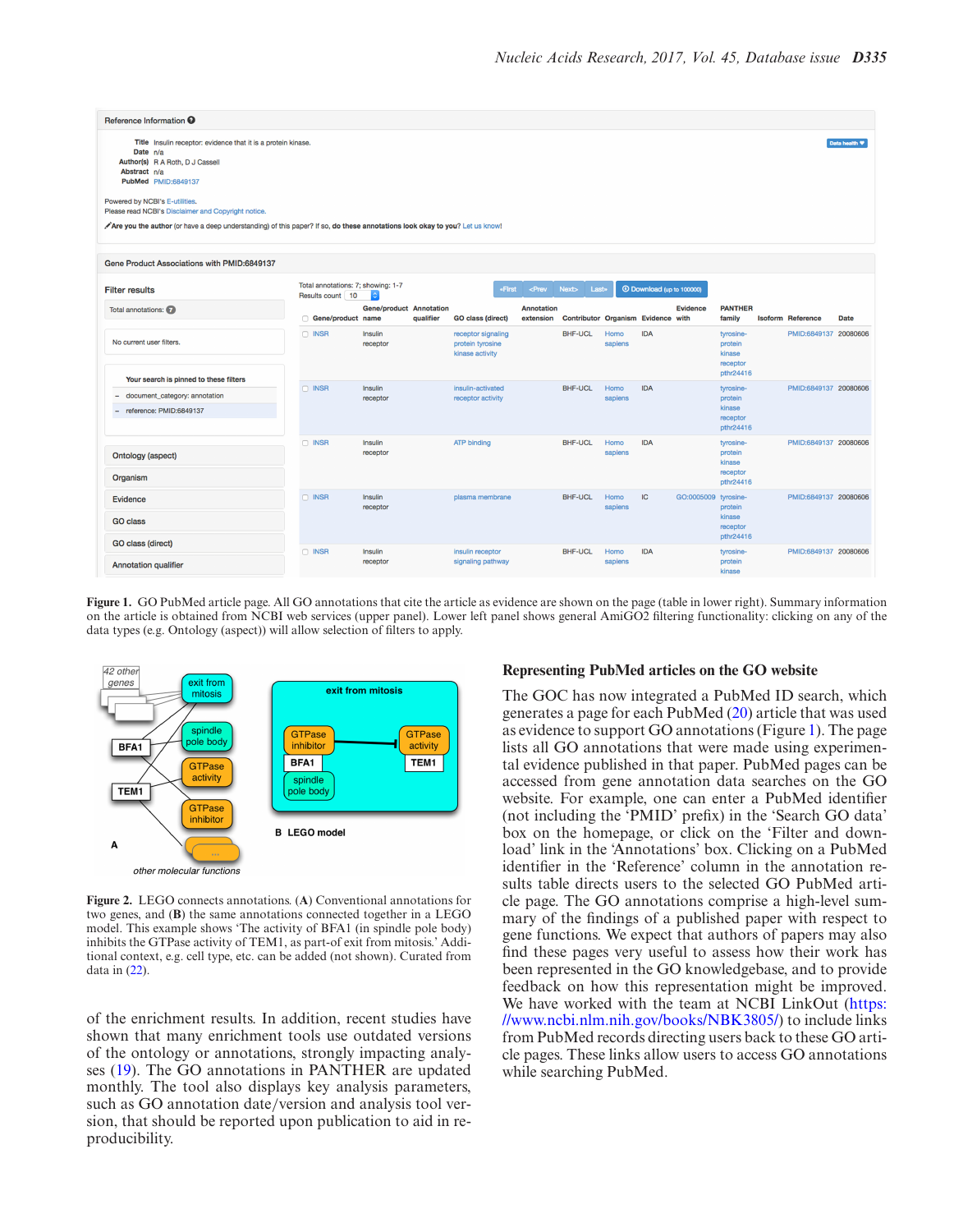#### <span id="page-5-0"></span>**FUTURE DIRECTIONS**

#### **From annotations to models of biology (LEGO)**

The GO annotation structure is historically quite simple, a statement consisting of one gene and one GO term (along with the evidence for that association, as described above). Because gene function is complex, and relates to larger systems and biological 'programs' carried out by multiple gene products, a typical GO annotation therefore represents just a single aspect of that function. Previously we reported on a simple extension to the GO annotation model, called 'annotation extensions' [\(21\)](#page-6-0) that allows biocurators to capture additional contextual information using defined relations and entities to modify the selected GO term.

However, in order to allow more comprehensive, accurate statements about gene function and how multiple genes may function together, we have developed a 'grammar' for combining traditional GO annotations together into a more fully integrated representation of how gene functions relate to each other and to larger biological processes. We call this new formalism Linked Expressions using the Gene Ontology, or LEGO. An initial announcement can be found on [http://geneontology.org/article/gaf-gpad-and-lego.](http://geneontology.org/article/gaf-gpad-and-lego)

The LEGO formalism will be described in a separate publication, but briefly, it defines how different traditional GO annotations can be combined into a larger 'model' of gene and system function. A simple example is shown in Figure [2.](#page-4-0) Importantly, the larger model can and will be computationally decomposed into traditional GO annotations, so all the current applications of GO annotations, such as enrichment analysis, will still be supported. However, we also encourage developers of network-based analysis tools to download the native OWL (Web Ontology Language) representation of each LEGO model, that specifies how the functions of different gene products are linked into causal networks. Users may also be interested in browsing and viewing published models, which are available at: [http://noctua.berkeleybop.org.](http://noctua.berkeleybop.org)

We have developed a software platform for creating and editing LEGO models, which we call Noctua. Noctua enables web-based collaborative annotation of LEGO models. Currently the GOC is in the process of transitioning to Noctua [\(http://noctua.berkeleybop.org\)](http://noctua.berkeleybop.org) as the primary GO curation tool. Several GO annotation providers are already using the Noctua software to create LEGO models, and the GOC expects the number and utility of such models to increase rapidly in the coming period. We have conducted five annotation workshops in the past year to introduce biocurators to the Noctua annotation tool and the principles of OWL-based LEGO curation. Documentation for LEGO curation is linked from the Noctua home page, and is dynamically updated to reflect ongoing curatorial analysis and dialogue.

# **SUMMARY**

The Gene Ontology Consortium is a growing, multidisciplinary community spanning biology, medicine and computer science. We aim to create a comprehensive, computational model of biological knowledge, that will continue to support analysis and interpretation of the ever-increasing store of molecular biomedical data. The endeavor is dependent on continued evaluation of our current understanding of biological systems, and has been strengthened and improved through the contributions of a large number of biologists and software developers.

We invite the research community to offer their input in all biological areas, as we strive to continuously improve the quality of GO knowledgebase and tools. Research groups may contribute updates to the ontology (e.g. request new terms) or provide new and updated annotations; feedback on the usability of existing tools or data, or suggestions for new features, are also welcome. Learn more about how to contribute your work to the GO resource at [http://geneontology.org/page/contributing-go.](http://geneontology.org/page/contributing-go)

## **ACKNOWLEDGEMENTS**

We want to acknowledge the broad community of scientists who have contributed to the GO knowledgebase, as biocurators and software developers (see http://geneontology. [org/page/acknowledgments-contributors\), and as authors](http://geneontology.org/page/acknowledgments-contributors) of published papers that provide the basis for GO annotations (see [http://geneontology.org/page/acknowledgments](http://geneontology.org/page/acknowledgments-authors)authors).

## **FUNDING**

National Institutes of Health/National Human Genome Research Institute [HG002273] awarded to the PI group formed by (alphabetically) Judith A. Blake, J. Michael Cherry, Suzanna E. Lewis, Paul W. Sternberg and Paul D. Thomas, as well as additional funding awarded to each participating institution. For more details please visit: http: [//geneontology.org/page/go-consortium-contributors-list.](http://geneontology.org/page/go-consortium-contributors-list)

Funding for open access charge: National Institutes of Health/National Human Genome Research Institute [HG002273].

*Conflict of interest statement.* None declared.

#### **REFERENCES**

- 1. The Gene Ontology Consortium. (2015) Gene ontology consortium: going forward. *Nucleic Acids Res*, **43**, D1049–D1056.
- 2. Dietze,H., Berardini,T.Z., Foulger,R.E., Hill,D.P., Lomax,J., Osumi-Sutherland,D., Roncaglia,P. and Mungall,C.J. (2014) TermGenie––a web-application for pattern-based ontology class generation. *J. Biomed. Semantics*, **5**, 48.
- 3. Mungall,C.J., Dietze,H. and Osumi-Sutherland,D. (2014) Use of OWL within the gene ontology. *BioRxiv*, 010090.
- 4. Patel,S., Roncaglia,P. and Lovering,R.C. (2015) Using gene ontology to describe the role of the neurexin-neuroligin-shank complex in human, mouse and rat and its relevance to autism. *BMC Bioinformatics*, **16**, 186.
- 5. Cheung,K.H., Keerthikumar,S., Roncaglia,P., Subramanian,S.L., Roth,M.E., Samuel,M., Anand,S., Gangoda,L., Gould,S., Alexander,R. *et al.* (2016) Extending gene ontology in the context of extracellular RNA and vesicle communication. *J. Biomed. Semantics*, **7**, 19.
- 6. Keerthikumar,S., Chisanga,D., Ariyaratne,D., Al Saffar,H., Anand,S., Zhao,K., Samuel,M., Pathan,M., Jois,M., Chilamkurti,N. *et al.* (2016) ExoCarta: A web-based compendium of exosomal cargo. *J. Mol. Biol.*, **428**, 688–692.
- 7. Kalra,H., Simpson,R.J., Ji,H., Aikawa,E., Altevogt,P., Askenase,P., Bond, V.C., Borràs, F.E., Breakefield, X., Budnik, V. et al. (2012) Vesiclepedia: a compendium for extracellular vesicles with continuous community annotation. *PLoS Biol.*, **10**, e1001450.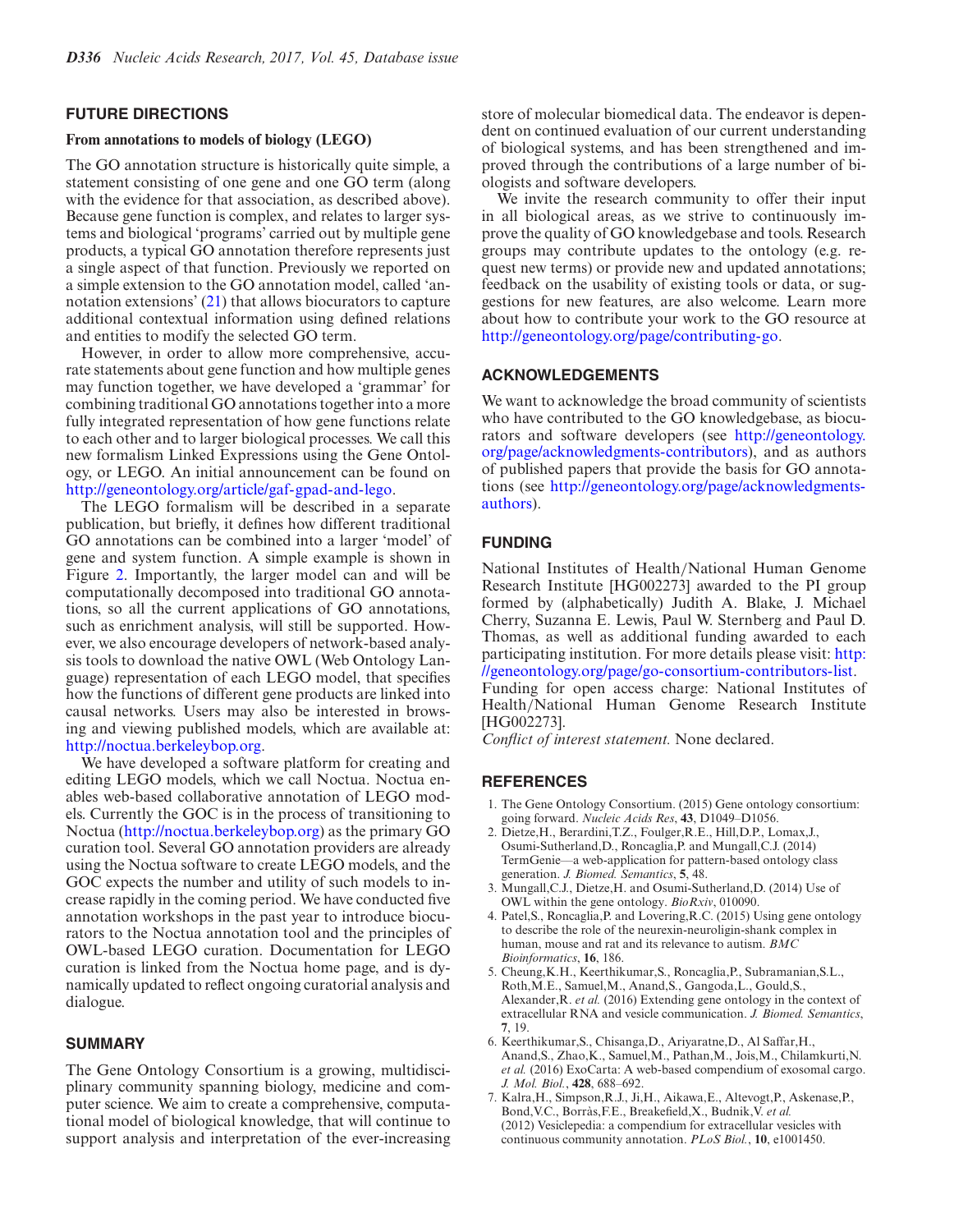- <span id="page-6-0"></span>8. Hill,D.P., D'Eustachio,P., Berardini,T.Z., Mungall,C.J., Renedo,N. and Blake,J.A. (2016) Modeling biochemical pathways in the gene ontology. *Database (Oxford)*, **2016**, baw126.
- 9. Huntley,R.P., Sitnikov,D., Orlic-Milacic,M., Balakrishnan,R., D'Eustachio,P., Gillespie,M.E., Howe,D., Kalea,A.Z., Maegdefessel,L., Osumi-Sutherland,D. *et al.* (2016) Guidelines for the functional annotation of micrornas using the gene ontology. *RNA*, **22**, 667–676.
- 10. Meldal,B.H., Forner-Martinez,O., Costanzo,M.C., Dana,J., Demeter,J., Dumousseau,M., Dwight,S.S., Gaulton,A., Licata,L., Melidoni,A.N. *et al.* (2015) The complex portal–an encyclopaedia of macromolecular complexes. *Nucleic Acids Res.*, **43**(Database issue), D479–D484.
- 11. Reference Genome Group of the Gene Ontology Consortium. (2009) The gene ontology's reference genome project: A unified framework for functional annotation across species. *PLoS Comput. Biol.*, **5**, e1000431.
- 12. Gaudet,P., Livstone,M.S., Lewis,S.E. and Thomas,P.D. (2011) Phylogenetic-based propagation of functional annotations within the gene ontology consortium. *Brief Bioinform.*, **12**, 449–462.
- 13. Mitchell,A., Chang,H.Y., Daugherty,L., Fraser,M., Hunter,S., Lopez,R., McAnulla,C., McMenamin,C., Nuka,G., Pesseat,S. *et al.* (2015) The interpro protein families database: The classification resource after 15 years. *Nucleic Acids Res.*, **43**(Database issue), D213–D221.
- 14. Dimmer,E.C., Huntley,R.P., Alam-Faruque,Y., Sawford,T., O'Donovan,C., Martin,M.J., Bely,B., Browne,P., Chan,W.M., Eberhardt,R. *et al.* (2012) The uniprot-go annotation database in 2011. *Nucleic Acids Res.*, **40**(Database issue), D565–D570.
- 15. Dessimoz, C., Gabaldón, T., Roos, D.S., Sonnhammer, E.L., Herrero, J. and Quest for Orthologs Consortium. (2012) Toward community standards in the quest for orthologs. *Bioinformatics*, **28**, 900–904.
- 16. Sonnhammer, E.L., Gabaldón, T., Sousa da Silva, A.W., Martin, M., Robinson-Rechavi,M., Boeckmann,B., Thomas,P.D. and Dessimoz C and quest for orthologs consortium. (2014) Big data and other challenges in the quest for orthologs. *Bioinformatics*, **30**, 2993–2998.
- 17. Afgan,E., Baker,D., van den Beek,M., Blankenberg,D., Bouvier,D., Čech,M., Chilton,J., Clements,D., Coraor,N., Eberhard,C. et al. (2016) The galaxy platform for accessible, reproducible and collaborative biomedical analyses: 2016 update. *Nucleic Acids Res.*, **44**, W3–W10.
- 18. Mi,H., Huang,X., Muruganujan,A., Mills,C., Tang,H., Kang,D. and Thomas,P.D. (2017) PANTHER version 11: Expanded annotation data from gene ontology and reactome pathways, and data analysis tool enhancements. *Nucleic Acid Res.*, doi:10.1093/nar/gkw1138.
- 19. Wadi,L., Meyer,M., Weiser,J., Stein,L.D. and Reimand,J. (2016) Impact of outdated gene annotations on pathway enrichment analysis. *Nat. Methods*, **13**, 705–706.
- 20. NCBI Resource Coordinators. (2016) Database resources of the national center for biotechnology information. *Nucleic Acids Res.*, **44**,  $D7-D19$
- 21. Huntley,R.P., Harris,M.A., Alam-Faruque,Y., Blake,J.A., Carbon,S., Dietze,H., Dimmer,E.C., Foulger,R.E., Hill,D.P., Khodiyar,V.K. *et al.* (2014) A method for increasing expressivity of gene ontology annotations using a compositional approach. *BMC Bioinformatics*, **15**, 155.
- 22. Geymonat,M., Spanos,A., Smith,S.J., Wheatley,E., Rittinger,K., Johnston,L.H. and Sedgwick,S.G. (2002) Control of mitotic exit in budding yeast. In vitro regulation of tem1 gtpase by bub2 and bfa1. *J. Biol. Chem.*, **277**, 28439–28445.

## **APPENDIX**

The following is a list of the members of the Gene Ontology Consortium, who together authored this article. Authors marked with a star (\*) made the largest contributions to the manuscript. **Berkeley BioinformaticsOpen-Source Projects (BBOP), Environmental Genomics and Systems Biology Division, Lawrence Berkeley National Laboratory** (Berkeley, CA, USA): S. Carbon\*, H. Dietze, S.E. Lewis, C.J. Mungall\*, M.C. Munoz-Torres\*; **dictyBase, Northwestern University** (Chicago, IL, USA): S. Basu, R.L. Chisholm, R.J. Dodson, P. Fey; **Division of Bioinformatics, Department of Preventive Medicine, University of Southern California** (Los Angeles, CA, USA): P.D. Thomas\*, H. Mi, A. Muruganujan, X. Huang, S. Poudel; **EcoliWiki, Departments of Biology and Biochemistry and Biophysics, Texas A&M University** (College Station, TX, USA): J.C. Hu, S.A. Aleksander, B.K. McIntosh, D.P. Renfro, D.A. Siegele; **Fly-Base, Department of Physiology, Development andNeuroscience, University of Cambridge** (Cambridge, UK): G. Antonazzo, H. Attrill, N.H. Brown, S.J. Marygold, P. Mc-Quilton, L. Ponting, G.H. Millburn, A.J. Rey, R. Stefancsik, S. Tweedie; **FlyBase, The Biological Laboratories, Harvard University** (Cambridge, USA): K. Falls, A.J. Schroeder; **GO-EMBL-EBI** (Hinxton, UK): M. Courtot\*, D. Osumi-Sutherland, H. Parkinson, P. Roncaglia\*; **Center for Cardiovascular Genetics, University College London** (London, UK): R.C. Lovering\*, R.E. Foulger, R.P. Huntley, P. Denny, N.H. Campbell, B. Kramarz, S. Patel, J.L Buxton, Z. Umrao, A.T. Deng, H. Alrohaif, K. Mitchell, F. Ratnaraj, W. Omer, M. Rodríguez-López.; Institute for Genome **Sciences, University of Maryland School of Medicine** (Baltimore, MD, USA): M. C. Chibucos, M. Giglio, S. Nadendla; **IntAct***/***Complex Portal, EMBL-EBI** (Hinxton, UK): M.J. Duesbury, M. Koch, B.H.M. Meldal, A. Melidoni, P. Porras, S. Orchard, A. Shrivastava; **InterPro, EMBL-EBI** (Hinxton, UK): H.Y. Chang, R.D. Finn, M. Fraser, A.L. Mitchell, G. Nuka, S. Potter, N.D. Rawlings, L. Richardson, A. Sangrador-Vegas, S.Y. Young; **MGI, The Jackson Laboratory** (Bar Harbor, ME, USA): J.A. Blake\*, K.R. Christie, M.E. Dolan, H.J. Drabkin, D.P. Hill\*, L. Ni, D. Sitnikov; **PomBase, University of Cambridge** (Cambridge, UK): M.A. Harris, J. Hayles, S.G. Oliver, K. Rutherford, V. Wood; **PomBase, University College London** (London UK): J. Bahler, A. Lock; **RGD, Medical College of Wisconsin** (Milwaukee, WI, USA): J. De Pons, M. Dwinell, M. Shimoyama, S. Laulederkind, G.T. Hayman, M. Tutaj, S.-J. Wang; **Reactome, Department of Biochemistry & Molecular Pharmacology, NYU School of Medicine** (New York, NY, USA): P. D'Eustachio, L. Matthews; **RTI International** (Research Triangle Park, NC, USA): J.P. Balhoff; **SGD, Department of Genetics, Stanford University** (Stanford, CA, USA): R. Balakrishnan, G. Binkley, J.M. Cherry, M.C. Costanzo, S.R. Engel, S.R. Miyasato, R.S. Nash, M. Simison, M.S. Skrzypek, S. Weng, E.D. Wong; **SIB Swiss Institute of Bioinformatics** (Geneva, Switzerland): M. Feuermann, P. Gaudet\*; **TAIR, Phoenix Bioinformatics** (Redwood City, CA, USA): T.Z. Berardini, D. Li, B. Muller, L. Reiser, E. Huala; **UniProt: EMBL-EBI**(Hinxton, UK), **SIB Swiss Institute of Bioinformatics (SIB)** (Geneva, Switzerland), and **Protein Information Resource (PIR)** (Washington, DC, USA and Newark, DE, USA): J. Argasinska, C. Arighi, A. Auchincloss, K. Axelsen, G., Argoud-Puy, A. Bateman, B. Bely, M.-C. Blatter, C. Bonilla, L., Bougueleret, E. Boutet, L. Breuza, A. Bridge, R. Britto, H. Hye-A-Bye, C. Casals, E., Cibrian-Uhalte, E. Coudert, I. Cusin, P. Duek-Roggli, A. Estreicher, L., Famiglietti, P. Gane, P. Garmiri, G. Georghiou, A. Gos, N., Gruaz-Gumowski, E. Hatton-Ellis, U. Hinz, A. Holmes, C. Hulo, F. Jungo, G. Keller, K. Laiho, P. Lemercier, D. Lieberherr, A. Mac-Dougall, M. Magrane, M.J. Martin, P. Masson, D.A. Natale, C. O'Donovan, I., Pedruzzi, K. Pichler, D. Poggioli,